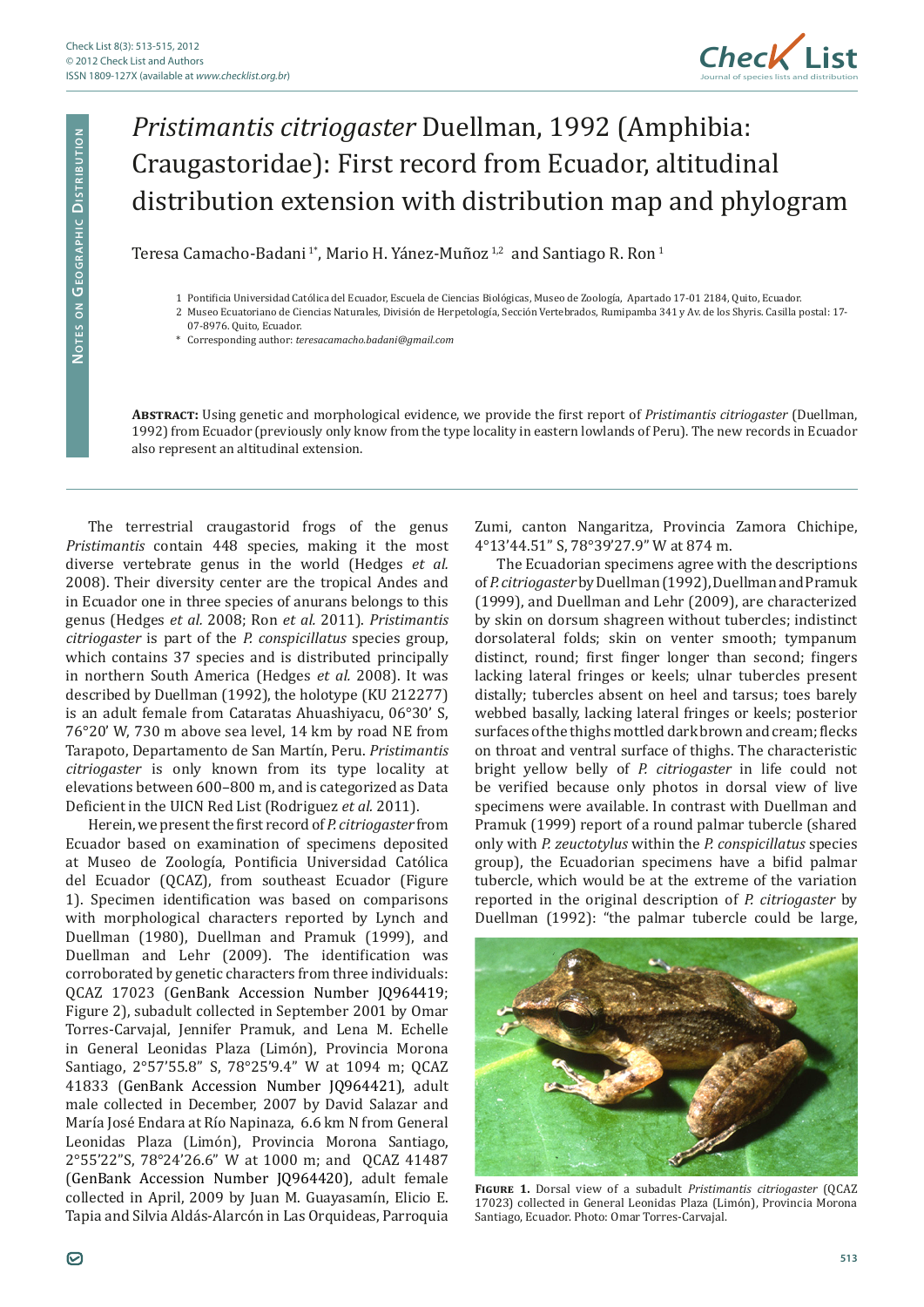broadly ovoid; emarginated or slightly bifid distally".

Differences between *Pristimantis citriogaster* and other species of the *P. conspicillatus* species group from the eastern lowlands and foothills of Ecuador are listed in Table 1. In coloration, the venter of *P. citriogaster* has mottling on the throat, laterally on the belly and ventral surfaces of the thighs; *P. condor* has a densely pigmented throat and mottling on the belly and ventral surfaces of the thighs; the venter in *P. lymani* is immaculate except for the presence of dark bars in the margin of the lips and mottling in the posterior surfaces of the thighs. Differences with the other species are listed in Table 1.



**Figure 2.** Map showing first records of *Pristimantis citriogaster* in Ecuador, based on specimens deposited at Museo de Zoología, Pontificia Universidad Católica del Ecuador (QCAZ) and the type locality in Peru extracted from Duellman (1992).

Based on sequences of 582 bp of mitochondrial DNA (16S rRNA gene) obtained using forward primer 16L19 (secuence: AATACCTAACGAACTTAGCGATAGCTGGTT) and reverse primer 16H36E (AAGCTCCAWAGGGTCTTCTCGTC) (Heinicke *et al.,* 2007; Hedges *et al.,* 2008) and a method of PCR amplification under the following conditions: initial denaturation for 5 min at 94 °C for 1 min followed by 45 cycles of 95°C for 20 s, annealing at 52°C for 25 s and extension al 72°C for 1 min and a final extension for 7 min at 72 °C. PCR products were cleaned by ExoSAP digest and sequenced in Macrogen (Macrogen Inc., Seúl, Corea) Secuences were edited and aligned using Geneious Pro 5.4.6 (Drummond *et al.*, 2011) and Mesquite 2.74 (Maddison and Maddison, 2011). The phylogeny was obtained using Bayesian inference as implemented in program MrBayes 3.1.2 (Ronquist and Huelsenbeck, 2003). The Bayesian analysis consisted of two parallel runs of the Metropolis coupled Monte Carlo Markov chain for 1 x 106 generations. Each run had four chains. Convergence into a stationary distribution was determined by reaching average standard deviation split frequencies < 0.05 between runs. The first 50% of the sampled generations were discarded as burn-in and the remaining were used to estimate the Bayesian tree, posterior probabilities and other model parameters. The model of sequence evolution was chosen with JModelTest version 0.1.1 (Posada, 2008) using the Akaike Information Criterion with sample size correction as optimality measure.

The phylogeny (Figure 3) shows strong support (Bayesian posterior probability = 0.99) for a clade composed of the Ecuadorian samples of *P. citriogaster* and a paratype of *P. citriogaster* from the type locality in Peru (KU212278) from San Martin, San Martin, Cataratas Ahnashiyacu, 14 km NE Tarapoto (GenBank Accession Number EF493700). The uncorrected *p* genetic distance between the Ecuadorian and Peruvian samples ranges from 3.2% to 3.3%. This genetic distance in 16S rRNA could be indicative of interspecific differences (Fouquet *et al.* 2007; Vieites*, et al.* 2009; Funk *et al.* 2011). Thus, the genetic evidence suggests that the Ecuadorian samples are either *P. citriogaster* or a closely related undescribed species. We assign them to *P. citriogaster* based on the congruence in morphology between our samples and the species descriptions provided by Duellman (1992), Duellman and Pramuk (1999) and Duellman and Lehr (2009).



**Figure 3.** Bayesian consensus phylogram depicting relationships among species of the *Pristimantis conspicillatus* species group. Phylogram derived from analysis of 582 bp of mtDNA (gene 16S) under model of evolution GTR + G + I. Numbers next to species names are GenBank accession numbers or QCAZ catalog numbers (for Ecuadorian samples of *P. citriogaster*). Posterior probabilities resulting from Bayesian Markov chain Monte Carlo searches appear below branches.